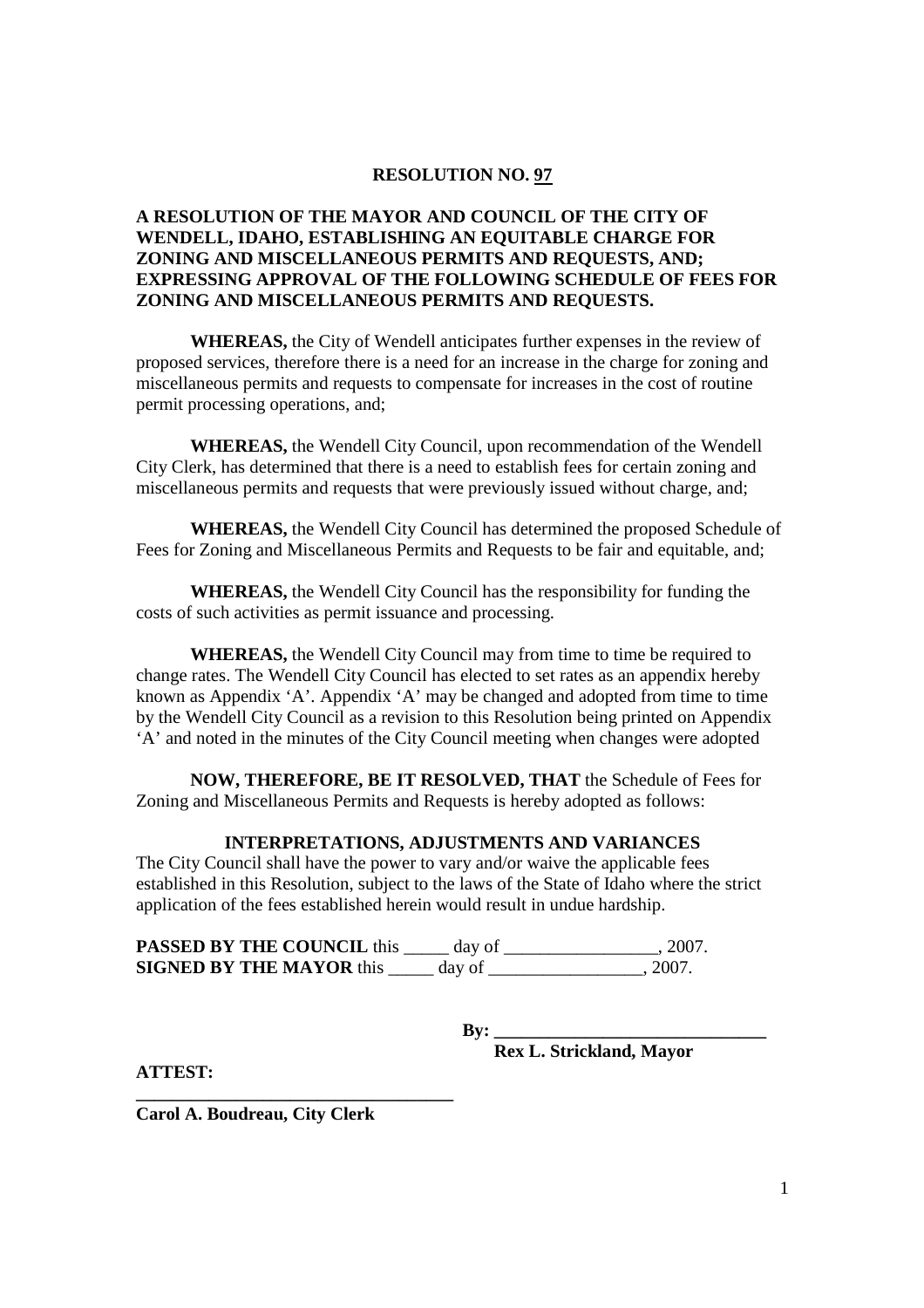# APPENDIX 'A' **SCHEDULE OF FEES FOR ZONING AND MISCELLANEOUS PERMITS AND REQUESTS**

| PERMIT OR REQUEST TYPE                                                                                                           | <b>FEE</b>                                               |  |  |
|----------------------------------------------------------------------------------------------------------------------------------|----------------------------------------------------------|--|--|
| CONDITIONAL OR SPECIAL USE                                                                                                       |                                                          |  |  |
| <b>Residential Use</b>                                                                                                           | $$500 + cost$ of notifications & mailings                |  |  |
| Commercial Use                                                                                                                   | $$750 + cost of notifications & mailings$                |  |  |
| <b>Industrial Use</b>                                                                                                            | $$1,000 + cost$ of notifications & mailings              |  |  |
| <b>VARIANCE</b>                                                                                                                  | $$300 + cost$ of notifications & mailings                |  |  |
| SUBDIVISION – includes one Preliminary & Final Plat Review. The Application fee is due at preliminary review. The lot fee is due |                                                          |  |  |
| at the time of final plat approval.                                                                                              |                                                          |  |  |
| $1-4$ lots                                                                                                                       | $$750 + $50/lot$                                         |  |  |
| $5-15$ lots                                                                                                                      | $$1,000 + $50/lot$                                       |  |  |
| $16 + \text{lots}$                                                                                                               | $$1,250 + $50/lot$                                       |  |  |
| <b>PUD</b>                                                                                                                       | \$500 plus applicable subdivision fees                   |  |  |
| <b>Additional Plat Reviews</b>                                                                                                   | actual cost                                              |  |  |
| <b>SIGN PERMITS</b>                                                                                                              | \$50                                                     |  |  |
| <b>STORM WATER PERMITS</b>                                                                                                       |                                                          |  |  |
| Residential Plan Review and Inspection                                                                                           | \$150                                                    |  |  |
| Commercial Plan Review and Inspection                                                                                            | \$200                                                    |  |  |
|                                                                                                                                  |                                                          |  |  |
|                                                                                                                                  |                                                          |  |  |
| <b>ZONING RELATED</b>                                                                                                            |                                                          |  |  |
| Zone Change Application                                                                                                          | $$300 + cost$ of notification, mailing fees and          |  |  |
|                                                                                                                                  | ordinance preparation/publication                        |  |  |
| Change to Residential Zone - Platted                                                                                             | \$200 for $1^{\text{st}}$ lot + \$50/each additional lot |  |  |
| Change to Residential Zone - Not Platted                                                                                         | \$200 for $1^{st}$ 15,000 sq ft segment + \$50/each      |  |  |
|                                                                                                                                  | additional 15,000 sq ft segment                          |  |  |
| Design Review - Historical                                                                                                       | \$50                                                     |  |  |
| Annexation/De-annexation                                                                                                         | \$500 + costs of notifications, mailing fees and         |  |  |
|                                                                                                                                  | ordinance preparation/publication                        |  |  |
| <b>COMPREHENSIVE PLAN CHANGE</b>                                                                                                 | $$750 + cost of notifications, mailing fees,$            |  |  |
|                                                                                                                                  | ordinance preparation/publication & remapping            |  |  |
| <b>COMPREHENSIVE PLAN MAP CHANGE</b>                                                                                             | $$750 + cost of notifications, mailing fees,$            |  |  |
|                                                                                                                                  | ordinance preparation/publication and remapping          |  |  |
| <b>VACATION OF PLAT/STREET/ALLEY</b>                                                                                             | $$500 + cost of notification, survey, mailing fees$      |  |  |
|                                                                                                                                  | and publication                                          |  |  |
| TIME EXTENSION REQUEST                                                                                                           | \$150                                                    |  |  |
| APPEAL TO COUNCIL OR ZONING COMMISSION                                                                                           | $$150 + cost of notifications and mailing fees$          |  |  |
| PARKING SPACE REDUCTION PERMIT                                                                                                   | \$150                                                    |  |  |
| <b>MISCELLANEOUS FEES</b>                                                                                                        |                                                          |  |  |
| Burn Permit                                                                                                                      | \$10                                                     |  |  |
| <b>Encroachment Permit</b>                                                                                                       | \$50                                                     |  |  |
| <b>CULVERT INSPECTION</b>                                                                                                        |                                                          |  |  |
| First Inspection                                                                                                                 | \$100                                                    |  |  |
| Re-inspection if incorrectly installed                                                                                           | \$100                                                    |  |  |
| SEWER AND WATER LINE INSPECTION                                                                                                  |                                                          |  |  |
| First Inspection                                                                                                                 | \$100                                                    |  |  |
| <b>Additional Inspections</b>                                                                                                    | \$100 each                                               |  |  |
|                                                                                                                                  |                                                          |  |  |
|                                                                                                                                  |                                                          |  |  |
|                                                                                                                                  |                                                          |  |  |
|                                                                                                                                  |                                                          |  |  |
|                                                                                                                                  |                                                          |  |  |
|                                                                                                                                  |                                                          |  |  |
|                                                                                                                                  |                                                          |  |  |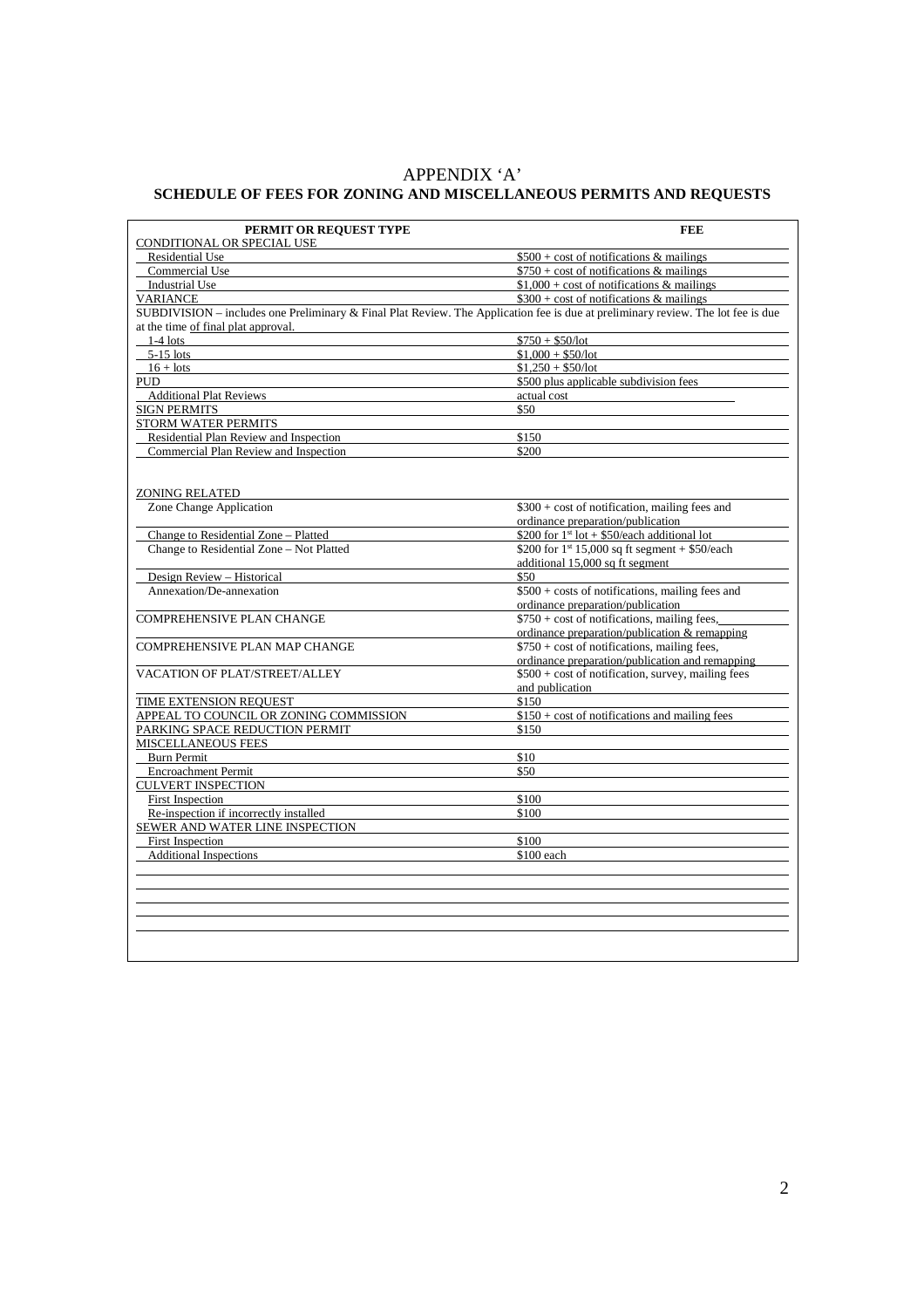#### **FEE SCHEDULE-LAND USE PLANNING ACTIONS EFFECTIVE \_\_\_\_\_\_\_\_\_\_\_\_\_\_\_\_\_\_, 2007**

|                                                       | <b>Planning Fees</b>           |                                                                                                                                  |
|-------------------------------------------------------|--------------------------------|----------------------------------------------------------------------------------------------------------------------------------|
| <b>Preliminary Plat</b>                               |                                | $$1450 + $20/lot$                                                                                                                |
| <b>Final Plat</b>                                     |                                | $$600 + $20/lot$                                                                                                                 |
| <b>PUD</b> (including CUP)                            |                                | $$600 + $20/lot$                                                                                                                 |
| <b>Final PUD</b>                                      |                                | \$20/lot                                                                                                                         |
| Private Road                                          |                                | $$400 + $.38$ per lineal foot                                                                                                    |
| <b>Development/Annexation Agreement</b>               |                                | $$800 + $20/acre$                                                                                                                |
| <b>Annexation</b>                                     |                                | \$1,100                                                                                                                          |
| <b>Rezone</b>                                         |                                | \$1,100                                                                                                                          |
| <b>Comprehensive Plan Amendment</b>                   |                                |                                                                                                                                  |
|                                                       | Map                            | \$2,000                                                                                                                          |
|                                                       | Text                           | \$1,500                                                                                                                          |
| <b>Conditional Use Permit</b>                         |                                |                                                                                                                                  |
|                                                       | Residential                    | $$800 + $10/$ unit                                                                                                               |
|                                                       | Other                          | $$800 + $10/$ unit                                                                                                               |
| <b>Variance</b>                                       |                                | \$800                                                                                                                            |
| <b>Vacation</b>                                       |                                | \$400                                                                                                                            |
| <b>City Ordinance Revision</b>                        |                                |                                                                                                                                  |
|                                                       | Includes zoning, subdivision   | \$1,300                                                                                                                          |
| <b>Planning Inspection Fees</b>                       | will be charged a fee.         | \$60<br>The initial Planning Department final occupancy inspection<br>is allowed at no charge. Subsequent re-inspection requests |
|                                                       | <b>Design Review Fees</b>      |                                                                                                                                  |
| <b>Subdivision Landscaping Review</b><br><b>Signs</b> |                                | $$250 + $20/acre$                                                                                                                |
|                                                       | Master Sign Plan               | \$350                                                                                                                            |
|                                                       | Single Tenant Sign             | \$250                                                                                                                            |
|                                                       | Staff Level Sign               | \$60                                                                                                                             |
| <b>Architectural Building Review</b>                  |                                |                                                                                                                                  |
|                                                       | Multi-Family Residential       | $$400 + $10/$ unit                                                                                                               |
|                                                       | Office, Commercial, Industrial | $$400 + $10/1,000 \text{ sf}$                                                                                                    |
| <b>Construction Plan Review</b>                       |                                |                                                                                                                                  |
|                                                       | Multi-Family Residential       | \$150                                                                                                                            |
|                                                       | Office, Commercial, Industrial | \$150                                                                                                                            |
| <b>Inspection Fee</b>                                 |                                |                                                                                                                                  |
|                                                       | Tenant                         | \$100                                                                                                                            |
|                                                       | Landscape                      | \$150                                                                                                                            |
|                                                       | <b>Building</b>                | \$150                                                                                                                            |
|                                                       | Re-inspection                  | \$60                                                                                                                             |